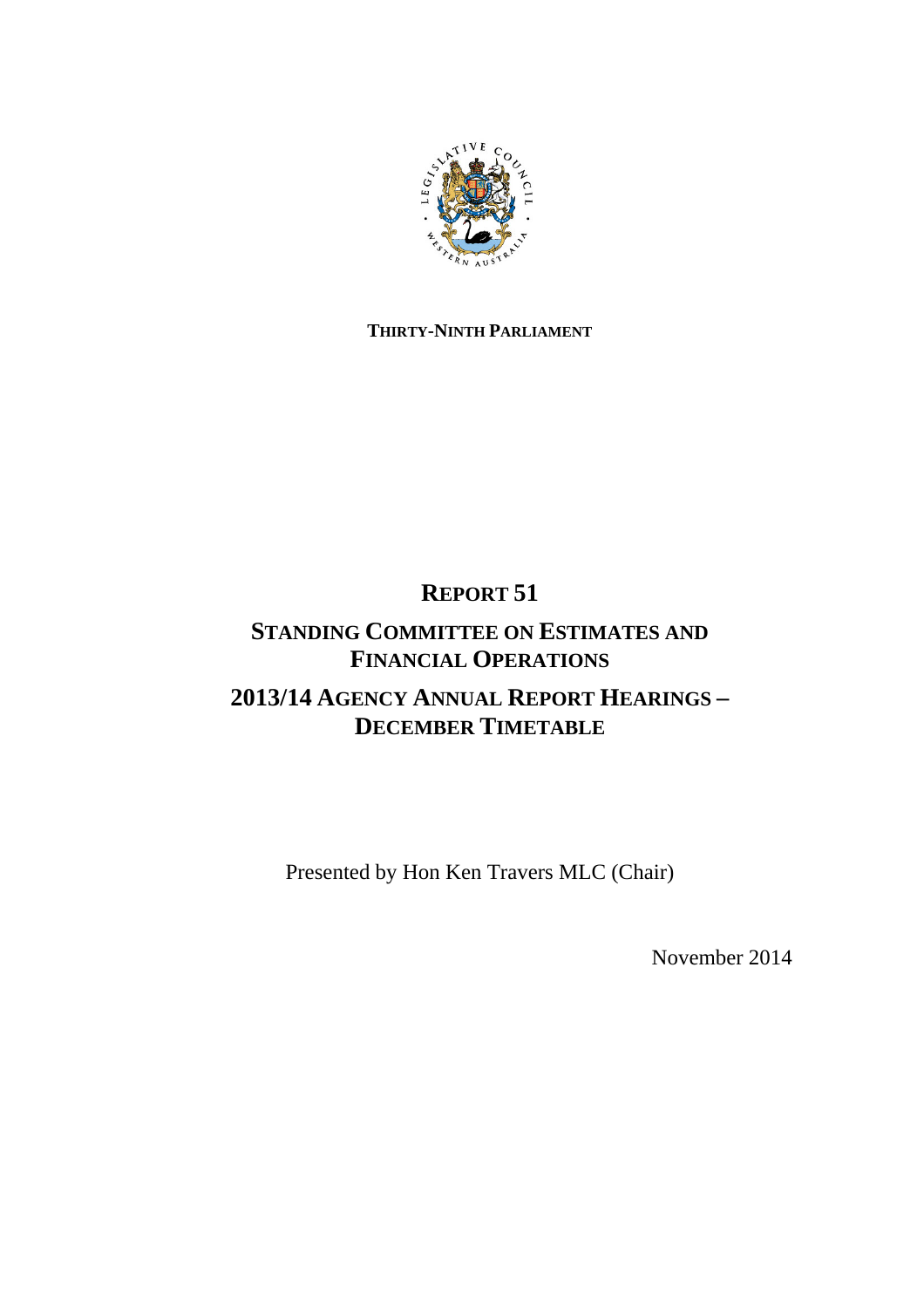### **STANDING COMMITTEE ON ESTIMATES AND FINANCIAL OPERATIONS**

#### **Date first appointed:**

30 June 2005

#### **Terms of Reference:**

The following is an extract from Schedule 1 of the Legislative Council Standing Orders:

#### "**3. Standing Committee on Estimates and Financial Operations**

- 3.1 An *Estimates and Financial Operations Committee* is established.
- 3.2 The Committee consists of 5 Members, 3 of whom shall be non-government Members.
- 3.3 The functions of the Committee are to
	- (a) consider and report on
		- (i) the estimates of expenditure laid before the Council each year;
		- (ii) any matter relating to the financial administration of the State; and
		- (iii) any bill or other matter relating to the foregoing functions referred by the Council;

and

(b) consult regularly with the Auditor General."

#### **Members as at the time of this inquiry:**

| Hon Ken Travers MLC (Chair) | Hon Peter Katsambanis MLC (Deputy Chair) |
|-----------------------------|------------------------------------------|
| Hon Martin Aldridge MLC     | Hon Alanna Clohesy MLC                   |
| Hon Rick Mazza MLC          |                                          |

#### **Staff as at the time of this inquiry:**

| Andrew Hawkes (Advisory Officer)   | Hannah Moore (Committee Clerk) |
|------------------------------------|--------------------------------|
| Kate McConigley (Advisory Officer) |                                |

#### **Address:**

Parliament House, Perth WA 6000, Telephone (08) 9222 7222 lcco@parliament.wa.gov.au Website: http://www.parliament.wa.gov.au **ISBN 1 978-1-922047-98-4**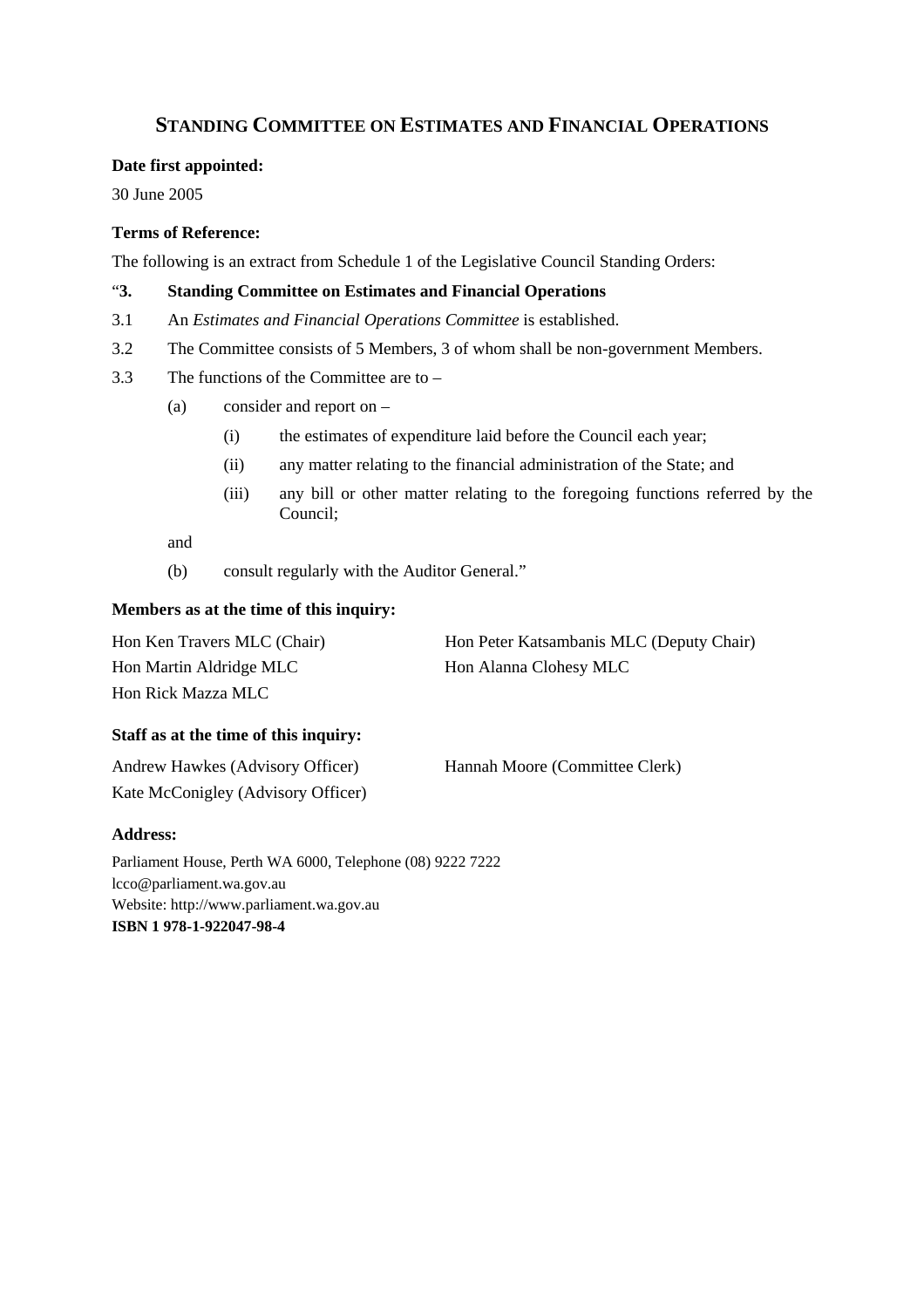#### **REPORT OF THE STANDING COMMITTEE ON ESTIMATES AND FINANCIAL OPERATIONS**

#### **REPORT 51: 2013/14 AGENCY ANNUAL REPORT HEARINGS – DECEMBER TIMETABLE**

- 1.1 As previously reported to the House, the Standing Committee on Estimates and Financial Operations (**Committee**) will hold Annual Report hearings in December 2014.1
- 1.2 The December schedule of Annual Report hearings is contained in Appendix 1 to this Report.
- 1.3 The December Annual Report hearings will be held in Committee Room 2 of the Legislative Assembly Committee's Office.
- 1.4 The Department of Sport and Recreation was unavailable during the second week of December. An alternative hearing with this Department will be scheduled separately at a mutually convenient time early in 2015.
- 1.5 The Committee acquaints the Legislative Council accordingly.

 $He-Tnver$ 

**Hon Ken Travers MLC Chair 20 November 2014**

1 Legislative Council, Standing Committee on Estimates and Financial Operations Report 49, *Procedure for 2013‐14*

*Annual Report Hearings*, September 2014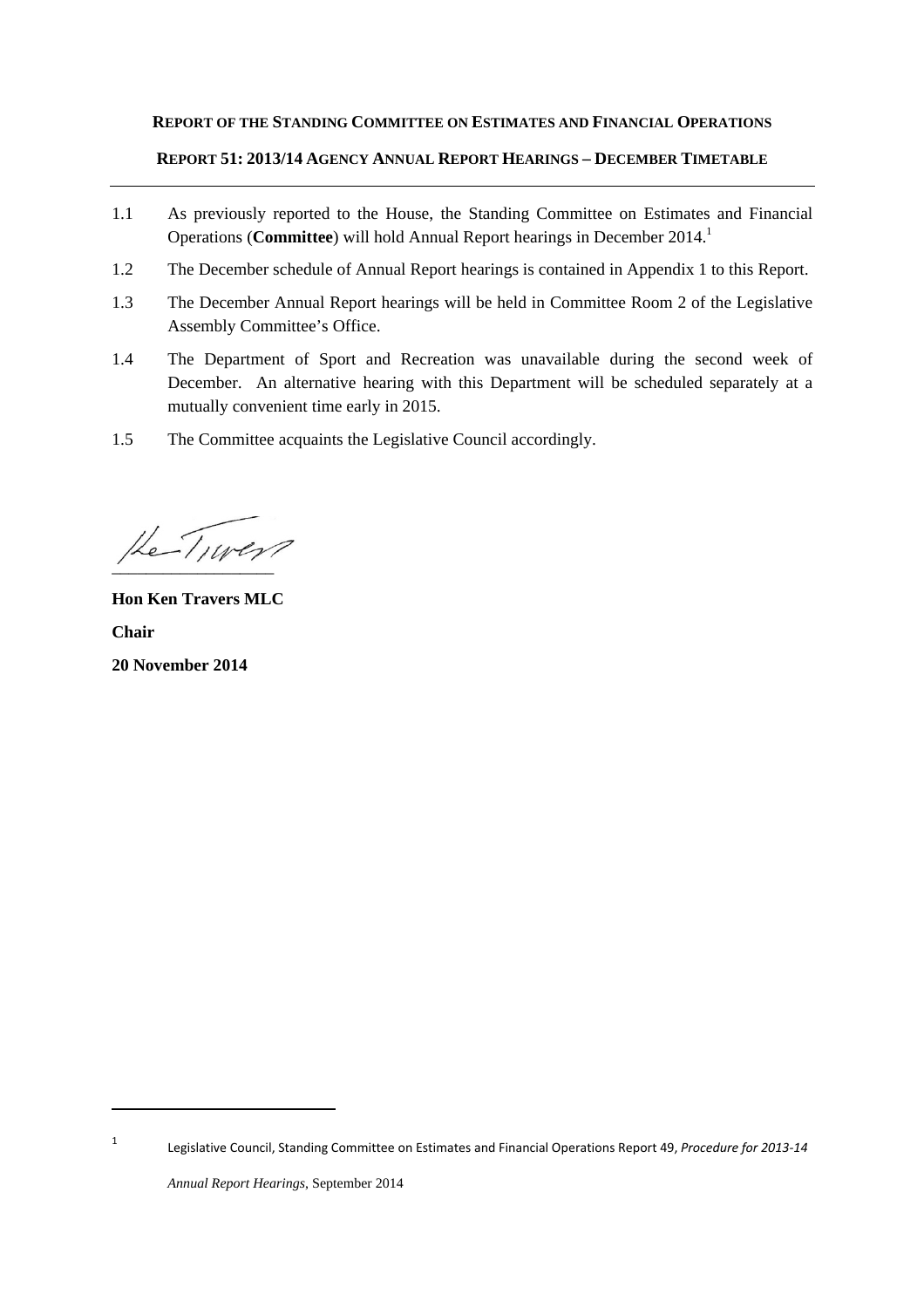# **APPENDIX 1 2013/14 AGENCY ANNUAL REPORT HEARINGS: DECEMBER TIMETABLE**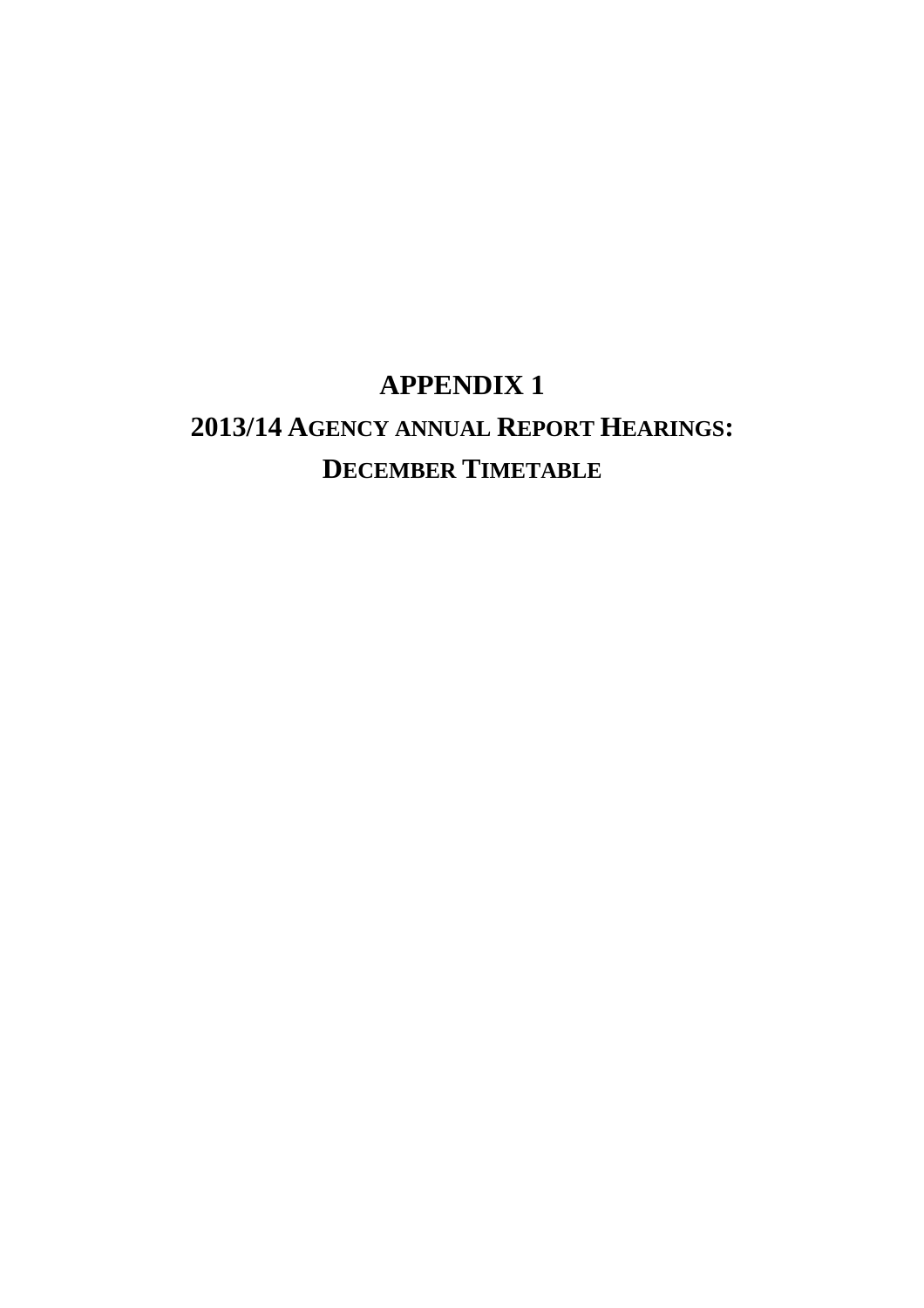# **APPENDIX 1 2013/14 AGENCY ANNUAL REPORT HEARINGS: DECEMBER TIMETABLE**

| <b>DATE</b>                 | <b>TIME</b>                                          | <b>DEPARTMENT</b>                               | <b>MINISTER / PARLIAMENTARY</b><br><b>SECRETARY</b>                                                 |  |
|-----------------------------|------------------------------------------------------|-------------------------------------------------|-----------------------------------------------------------------------------------------------------|--|
| Monday, 8<br>December 2014  | $9.30$ am $-11.00$ am<br>$1.5$ hrs                   | Western Australian Land<br>Authority (LandCorp) | Hon Colin Holt MLC<br>Parliamentary Secretary representing<br>the Minister for Lands                |  |
|                             | <b>Break</b>                                         |                                                 |                                                                                                     |  |
|                             | $11.15$ am $-1.15$ pm<br>2 hrs                       | Department for Regional<br>Development          | Hon Colin Holt MLC<br>Parliamentary Secretary representing<br>the Minister for Regional Development |  |
|                             | Lunch                                                |                                                 |                                                                                                     |  |
|                             | $2.15$ pm $-3.45$ pm<br>$1.5$ hrs                    | <b>Disability Services Commission</b>           | Hon Helen Morton MLC<br>Minister for Disability Services                                            |  |
|                             | <b>Break</b>                                         |                                                 |                                                                                                     |  |
|                             | $4.00 \text{pm} - 5.00 \text{pm}$<br>1 <sub>hr</sub> | Fremantle Port Authority                        | Hon Jim Chown MLC<br>Parliamentary Secretary representing<br>the Minister for Transport             |  |
| Tuesday, 9<br>December 2014 | $1.30$ pm $- 2.45$ pm<br>1.25 hrs                    | Department of Lands                             | Hon Colin Holt MLC<br>Parliamentary Secretary representing<br>the Minister for Lands                |  |
|                             | <b>Break</b>                                         |                                                 |                                                                                                     |  |
|                             | $3.00 \text{pm} - 5.00 \text{pm}$<br>2 hrs           | Housing Authority                               | Hon Ken Baston MLC<br>Minister for Agriculture and Food<br>representing the Minister for Housing    |  |

### **TO BE HELD IN ROOM 2, LEGISLATIVE ASSEMBLY COMMITTEE OFFICE**